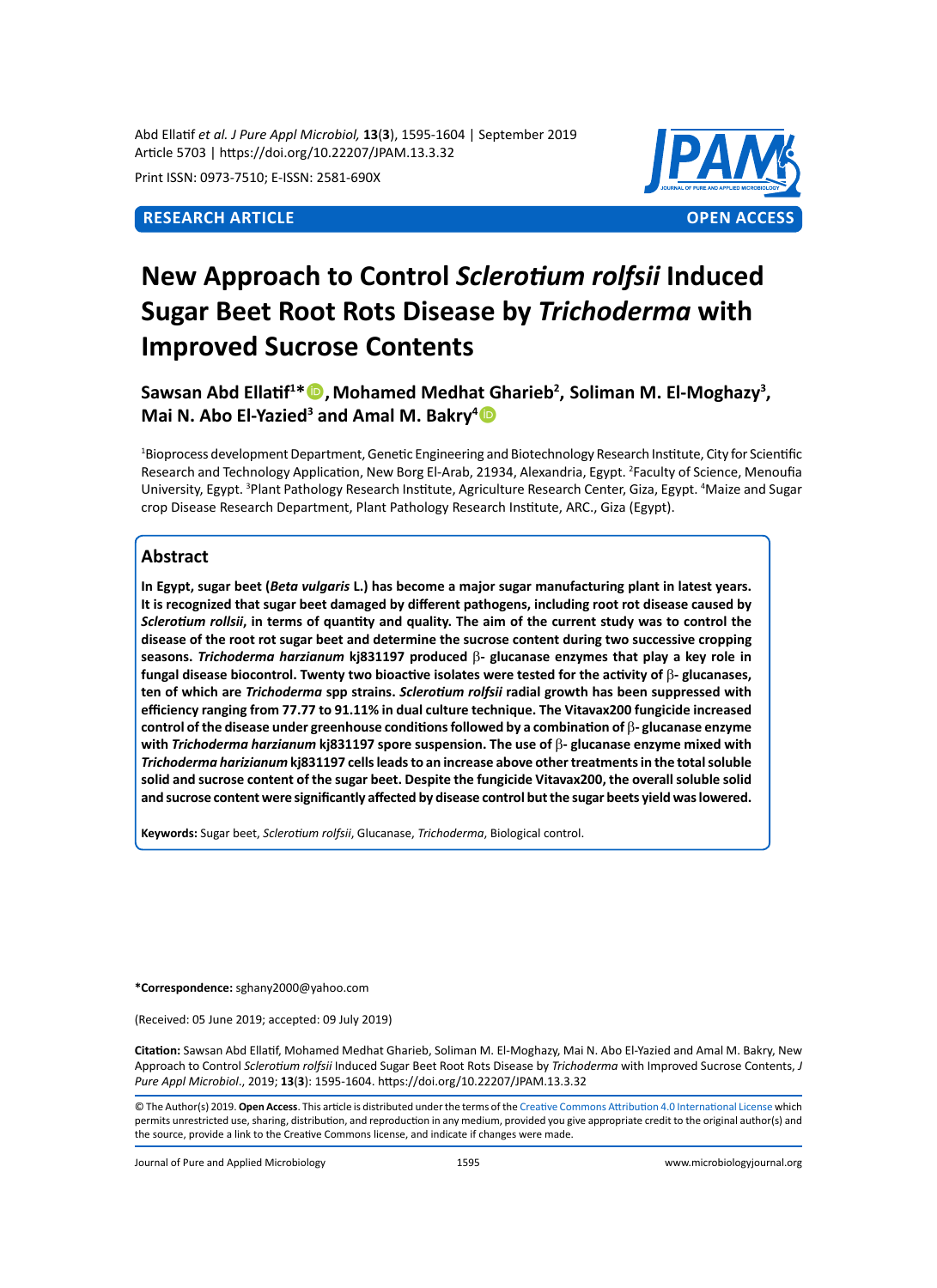#### **INTRODUCTION**

Egyptians already maintain the largest sugar consumption rates in the globe; reach at 34 kg per individual per year. The UN Food and Agriculture Organization say that the world's average percent sugar consumption is 23 kg per year. The Egyptian sugar industry is based on two primary cultivations, i.e. sugarcane and beet sugar. The former is in Upper Egypt Governorates and the latter in Lower Egypt Governorates. In the late last century, Egypt became known as sugar beet (*Beta vulgaris* L.) Since then, it has especially in recent years become an economic crop. Furthermore, sugar beet saves much irrigated water as 2.5-3.0 thousand  $m<sup>3</sup>$  of water are required per feddan during the whole season while sugarcane crop uses up 10-12 thousand  $m<sup>3</sup>$  of water<sup>1</sup> The sugar beet plant, inherited by the Amaranthaceae family, is mainly established in temperate climates suitable for sucrose manufacturing. It approximately constitutes one-third of sugar manufacturing worldwide. Sugar beet is reported to be damaged by numerous infections that influence its yield. Several findings stated that many harmful fungal diseases such as *Alternaria* spp. and *Fusarium oxysporum*, *Rhizoctonia solani*, *Sclerotium rolfsii*, *Mucar* spp., *Phoma betae* and *Pythium aphanideramatum* are correlated with sugar beetroot rots2-4. *Sclerotium rolfsii* Sacc, one of the most dangerous infectious organisms causing the damping-off of plant and root rot symptoms<sup>5</sup>. The principal reason for damping seedlings and root rot illnesses of sugar beet has been the plant pathogen basidiomycete *Sclerotium rolfsii*, which has to be controlled essentially by fungicides.

Excessive use of chemical fungicide has led in adding of dangerous to individuals and the ecosystem owing to toxic compounds<sup>6</sup>. Effective strategies to chemical regulation were studied to address these national and international challenges and one successful approach appears to be the use of antagonistic microorganisms<sup>7</sup>. Thus, there is an immediate need to find ecofriendly solutions such as the wider application of biocontrol agents.

Competition, parasitism, antibiotics, or by a conjunction of such methods of behavior can lead to antagonism<sup>8</sup>. The formation of numerous hydrolytic enzymes that deteriorate pathogenic fungal cell walls comprises parasitism<sup>9</sup>. Fungal genus *Trichoderma* produces different kinds of enzymes which play a major role in biocontrol activity like degradation of the cell wall, tolerance to biotic or a biotic stresses, hyphal growth etc.

Our previous data (under publication) in medium optimization giving rise of maximal glucanase enzyme production of 10 folds higher than the initial medium owing to the optimization of growth parameters. The optimal condition for enzyme production was highly increased by xylose as C- source 0.5%, 0.1mM tween-80 and 2mM galactose added as an inducer, pH 5.5, temp. 37 °C, agitation 200 rpm, nitrogen source was malt extract at a conc. of 1 %. Through large scale production of  $\beta$ - glucanase enzyme of the optimized medium in bench-scale bioreactor will be conducted. This work conducted for using the results to complete the picture by making a practical application in greenhouse experiment. The other main objective is the application of highly active b-glucanase enzyme and *Trichoderma harizianum* kj831197 *as* an eco-friendly biopesticide alternative to chemical pesticides.

#### **MATERIALS AND METHODS Chemicals**

Lichenan as glucanase substrate (purchased from Sigma-Aldrich), Dinitrosalicylic Acid (DNSA), other chemicals were of analytical grade.

#### **Bioreactor**

For large scale production of  $\beta$ -glucanase batch cultivation was achieved in a 3L bench-top bioreactor (Bioflow III, New Brunswick, NJ, USA) supplied with two 6-bladed disc-turbine impeller and four baffles, and joined to a digital managing system. The process was computerized through the AFS BioCommand multi-process management system, computer-assisted data processing system and the limits set by mechanical filling of weak acid or base for the physical properties at a temperature of 30 ° C and pH 6 were established. Originally compressed air was supplied by a sterile filter to 1.0 VVM. The dispersed oxygen level remained above 20% and can then be manually adjusted in addition to the agitation speed (200rpm). The dissolved oxygen level was above 20%. The dissolved oxygen level ad pH values were determined online with Mettler Toledo electrodes and antifoams A (Sigma),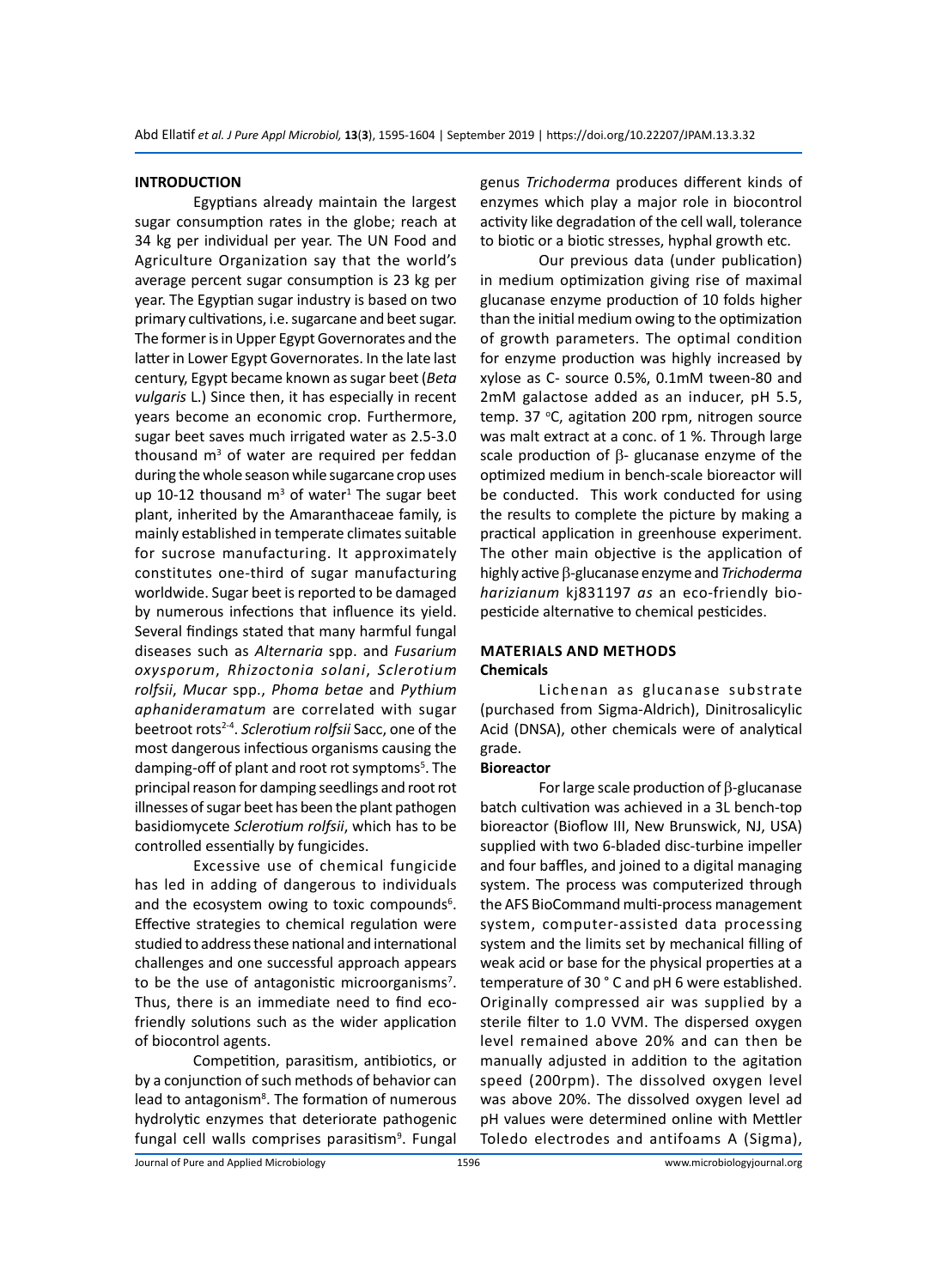for the elimination of foaming. Inoculums of *Trichoderma harizianum* kj831197 injected as spore suspension of 10% in the optimized medium used in fermentor which was xylose (C- source) 0.5%, 0.1mM tween-80 and 2mM galactose added as an inducer, pH 5.5, temp. 37  $\degree$ C, agitation 200 rpm, nitrogen source was malt extract at a conc. of 1 %.

#### **Experimental design**

The present study was performed in two positions under laboratory and greenhouse circumstances. *Sclerotium rolfsii* the causal agent of sugar beet root rots disease was isolated from infected beet plants samples and bioagents isolates were detached from rhizosphere soil specimens. The bioagent showing the highest glucanase activity production was chosen for identification and further analyses. Identification has been made morphologically by the aid of a microscope and later by molecular means.

### **Estimation of the bioagents organisms for glucanase production**

Glucanase enzyme was quantitative estimated using the method of Miller<sup>10</sup>, in which 1g of DNSA dissolved in 50 ml distilled water, 30g of sodium-potassium tartrate slowly add. Stirring the mixture till complete dissociation, 20 ml of 2N NaOH added. All the above steps must be carried out in the dark bottle enclosed in aluminum foil as DNSA is light-sensitive solution, Store the bottle at room temperature and it must freshly prepare.

#### **Glucanase enzyme activity assay**

From *Trichoderma harizianum* kj831197 broth culture, 1 ml culture centrifuged at 10,000 rpm for 10min, the supernatant constitute the extracellular enzyme production. For enzyme assay, prepare 0.5% lichenan as the substrate of glucanase enzyme in 0.1M phosphate buffer pH (4.5-5), enzyme assay mixture consisted of 0.5 ml of the prepared substrate mixed with 0.5 ml of the supernatant containing the enzyme in test tubes, incubate the tubes at 34°C in water bath for 20 min, mix gently from time to time, stop the reaction by adding 1 ml of DNSA, boil the tubes for 10 min at 100°C, for blank tubes all previous contents added replacing the enzyme by 0.5 ml of distilled water or the buffer, measure the absorbance at 540 nm against the blank. Glucanase activity was defined as 1 micromole of glucose released per minute under assay condition and this can be calculated

according to Kumala et al.<sup>11</sup>.

# **Efficacy of the tested bio-control agent against**  *sclerotium rolfsii* **under green-house conditions**

Greenhouse study has been planned to estimate several treatments for *Sclerotium rolfsii*; i.e. culture of the bio-control agent, fungicide (Vetavax200) and clove (*Syzygium*  aromaticum) in controlling sugar beet root-rotting. During the 2015/2016 and 2016/2017, the test was conducted.

Two techniques of implementation have been used, i.e. bio-control agents and seed treatment:

#### **Bio-formulation of bio-control agents**

In this experiment, Talc powder was used as a carrier substance for bio-formulation of *Trichoderma* biomass. Talc powder (300 meshes, white color) 2Kg, carboxy methylcellulose/Gum Arabic powder 10g and Gypsum powder 2Kg prepared. Construction of powder formulation was brought by running stationary culture approach. The biomass from the 15day culture of *Trichoderma* prepared in flasks was utilized for the establishment of the formulation. The biomass along with the medium in conical flasks was mixed with a carrier in the rate of 1:2. The mixture was air-dried in shade for 3 to 4 day and blended to have an owing powder to which 0.5% sucker (CMC/ Gum Arabic) was added. The formulation therefore developed was packed in white polythene bags at room condition and in the refrigerator (4°C). The population evaluation was made at periodic intervals.

#### **Seed treatment**

Sugar beet seed (*C.V. Kwamera*) the extremely sensitive variety to root-rots was applied in the performing study. Seeds were carefully cleaned by tap water and dried in the dark previous to usage. According to Abd-El-Moity and Shatla12, *Trichoderma harzianum* kj831197 was cultivated in conical flasks (250ml) containing autoclaved 100 ml molasses yeast extract broth (10g molasses, 1.6g yeast extract and 990 ml distilled water) at laboratory condition (18-20 $\textdegree$ C) in the dark for 14 days. After the pass-by of the study time, the mature fungal growth was blended and refined applying filter sheet and the filtrate was gathered to apply in treating seeds. Dressed seeds with Vitavax 200 (Vitavaxtriram WP) at the approved dose (30g/Kg) were accepted as a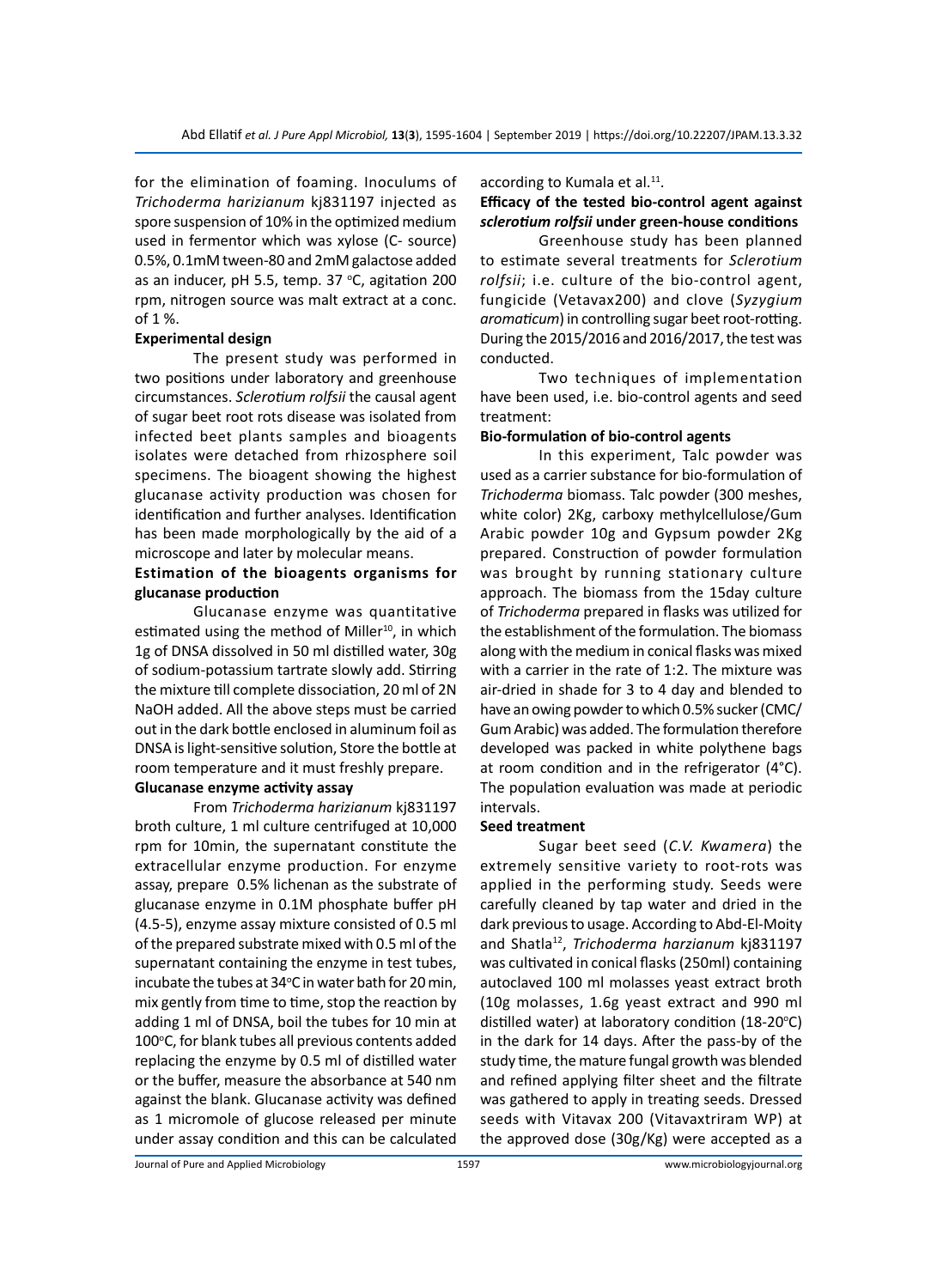control in the greenhouse study also seed dressed with glucanase enzyme of *Trichoderma* and treated seeds with clove oil at a dose (25,000ppm) were tested.

#### **Inoculums of** *sclerotium rolfsii*

The pathogen was developed on the sand and wheat (2:3 w/w) into glass bottles for two weeks at 27°C. After the establishment time, the cultivated fungus was adopted in invading clay soil at the rate of 2% of soil weight. The soil was, dispersed into clay pots, rinsed with tap water and allowed for one week to enable the infection to settle itself before sowing. Pots were, implanted with seeds (10 seeds/ pot), moistened and enriched as frequent. Four replicates/ treatment were valued and pots buried with untreated seeds served as control.

#### **Disease assessments**

Pre- and post-emergence damping off was scored after 15 and 45 days of planting, respectively, according to El-Shafey et al. $^{13}$  as follows:

Pre-emergence damping-off (%) = (No. of non-emerged seed/Total No. of seeds sown) x 100. Post-emergence damping-off (%) = (No. of wilted plant /Total No. of the emerged plant) x 100. Root rot severity was scored 150 days after planting based on with the following ratings: 1 no internal or external browning. 2- No internal browning, with superficial lesions of ≤ 25% on tap root. 3- Slight internal browning with < 25 - ≤ 50% surface covered with cankers. 4- Moderate internal browning with <50  $\leq$  75% cankers. 5-Severe internal and external browning, i.e. rot covered <75% of the root surface.

$$
\text{Disease severity } (\%) = \frac{\text{Sum (n × r0) + (n × r1) + ... + (n × r4)}}{4 \text{ N}} \times 100
$$

Where: n= No. of plants in each numerical rate (r0….r4). N= Total No. of plants multiplied by the maximum numerical rate (4).

#### **Assessment of the yield components**

At harvest, 150 days after planting, the yield was determined as weight of sugar beetroots (g), samples of the roots (4 replicate) of each cultivar were immediately transferred to the laboratory for total soluble solids and sucrose content assessments.

#### **Assessment of sucrose and total soluble solids (TSS)**

Sucrose % and total soluble solids (TSS %) was determined at harvest. The (TSS %) was determined in fresh roots using hand Refractometer<sup>14</sup>. While, sucrose percentage was estimated by adding 26 g from the minced root to 177 ml of lead acetate (50 g/liter of distilled water), shacked for 5 minutes and filtered. The filtered solution was measured by Saccharometer as mentioned by Le-Docte<sup>15</sup>.

#### **Data analysis**

The tests were conducted with three replicates. Data were subjected to analysis of variance (ANOVA) and least significance difference (LSD) used to compare the means for all the variables within the experiment at ( $P=0.05$ )<sup>16</sup>

#### **RESULTS**

b- glucanase enzyme synthesis increased rapidly during the first 20 hours of cultivation, though the highest levels were reached after 60 hrs. The changes in  $\beta$ - glucanase enzyme content during the growth of the selected bioagent reflect the changes in the growth rate during the different phases of the growth. The level is minimum when cells are in the lag phase, do not divide and their growth rate is low. As the cells start to divide, their number and the  $\beta$ - glucanase enzyme content increase continuously as the growth rate reached its maximum value. This corresponds to the exponential phase of the culture, after which the culture enters the declaration phase. During this phase cell population continues to death, while the growth rate decreases continuously. During these two phases, the carbon sources become exhausted, and cells convert their products reserve to a form utilizable for their metabolism and division. Hence, paramylon level in the culture simultaneously decreases. The highest  $\beta$ - glucanase enzyme concentration was reached 2000 U/ml (Fig. 1) reached in reduced time and energy only takes 60 hr in contrast to the previous results ( in shake flask) giving 1354 U/ml that takes 6 days operation.

#### **Assessment of disease parameters**

Data presented in Table 1 indicated that, the treatment with  $\beta$ -glucanase enzyme enhanced seedling emergence, (after 15 days from planting),

Journal of Pure and Applied Microbiology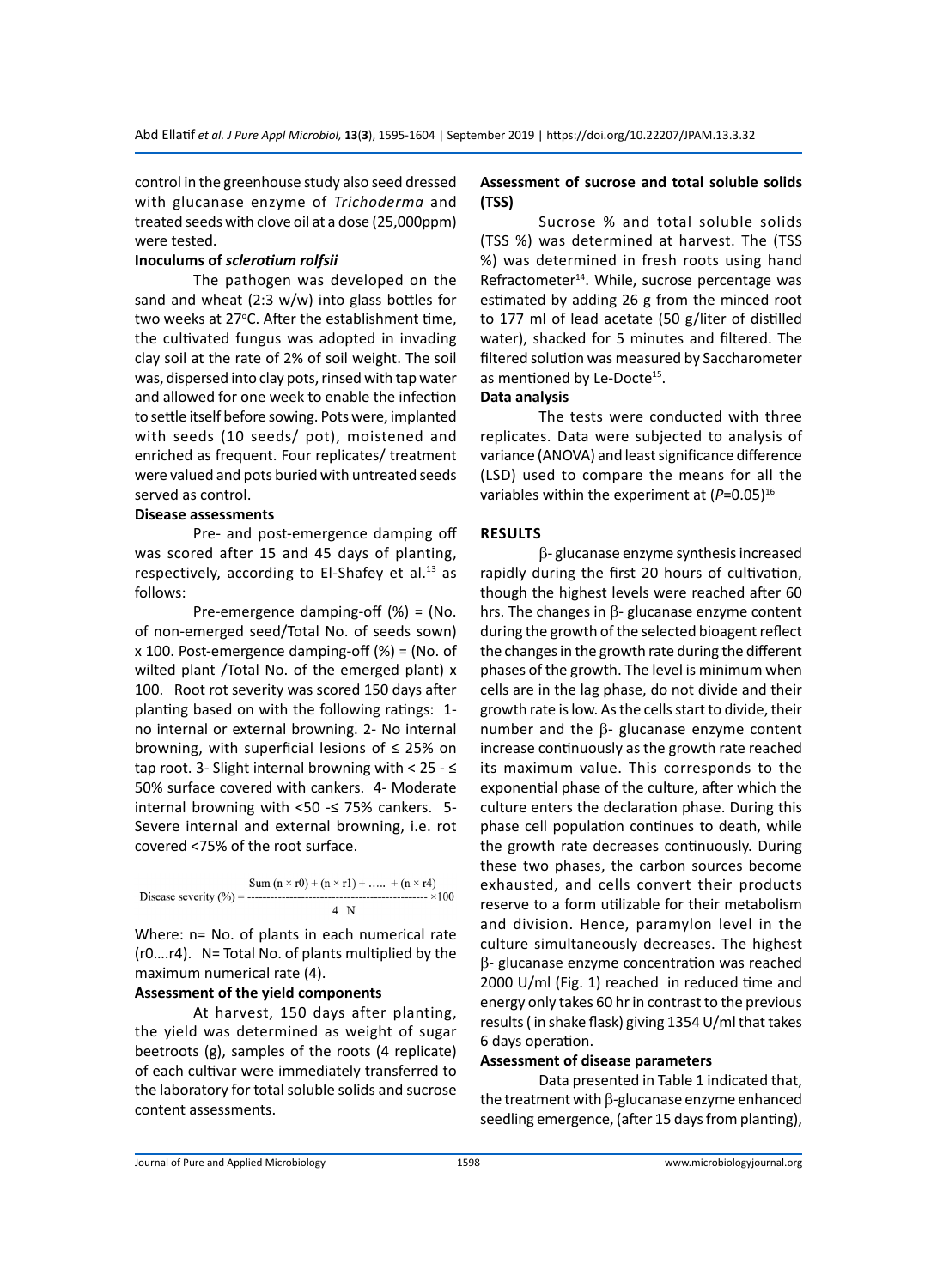

**Fig. 1.** Maximum β-glucanase enzyme production by bioreactor (it show max. production after 60 h)

|  |  |  |  |  |  |  |  | Table 1. Effect of different treatments on sugar beet root rots disease during growing seasons |
|--|--|--|--|--|--|--|--|------------------------------------------------------------------------------------------------|
|--|--|--|--|--|--|--|--|------------------------------------------------------------------------------------------------|

| <b>Treatments</b>              | Damping-off % |                   |                                  |                      |  |
|--------------------------------|---------------|-------------------|----------------------------------|----------------------|--|
|                                | 15 days       | 15 days           | 45 days                          | 45 days              |  |
|                                | (2016)        | (2017)            | (2016)                           | (2017)               |  |
| Glucanase enzyme +T. harzianum | 0±0.0e        | 5±0.0cd           | $15\pm0.5c$                      | $17.5 \pm 0.5$ d     |  |
| kj831197                       |               |                   |                                  |                      |  |
| Glucanase enzyme               | $5\pm0.5d$    | $7.5 \pm 0.5$ bcd | $27.5 \pm 0.5$ b                 | $25\pm0.5c$          |  |
| T. harzianum kj831197          | 10±1.0c       | $7.5 \pm 0.5$ bcd | $20 \pm 0.5c$                    | $25\pm0.5c$          |  |
| S. aromaticum                  | 10±1.0c       | 10±1.0abc         | 30 <sub>±</sub> 0.5 <sub>b</sub> | 30±1.0c              |  |
| Vetavax fungicide              | 0±0.0e        | $2.5 \pm 0.5$ d   | 5±0.5d                           | 10 <sub>±</sub> 0.5e |  |
| Control+talc                   | $15+1.0b$     | $12.5 \pm 0.5$ ab | 40±1.0a                          | 37.5±0.5b            |  |
| Control without talc           | 20±1.0a       | $15\pm0.5a$       | $42.5 \pm 1.0a$                  | $45\pm0.5a$          |  |
| <b>LSD</b>                     | 16.25         | 36.0              |                                  |                      |  |

\*Means value ± SD, and LSD: least significant difference at *P* < 0.05

compared with untreated control. Significant differences were found between treatments on infection after 15 and 45 days of planting whereas glucanase enzyme combined with cells of *Trichoderma* have the best results after fungicide comparing with the other treatments for disease control*.* Data in the Table 2 shown that after 150 days of planting, root rot infection

**Table 2.** Effect of different treatments on disease severity of roots after 150 days of growing time

| Treatments                               | Severity of root infection% |      |                             |
|------------------------------------------|-----------------------------|------|-----------------------------|
|                                          | 2016                        | 2017 |                             |
| Glucanase enzyme+cells of                | 2.3                         | 2.7  |                             |
| Trichoderma harzianum kj831197           |                             |      |                             |
| Glucanase enzyme                         | 3.7                         | 4.1  |                             |
| Cells of Trichoderma harzianum kj831197  | 4                           | 4.6  |                             |
| Syzygium aromaticum                      | 4.7                         | 5.2  |                             |
| Vetavax fungicide                        | 1.3                         | 1.5  |                             |
| Control with talc                        | 6.1                         | 7.5  |                             |
| Control without talc                     | 6.3                         | 7.8  |                             |
| Journal of Pure and Applied Microbiology | 1599                        |      | www.microbiologyjournal.org |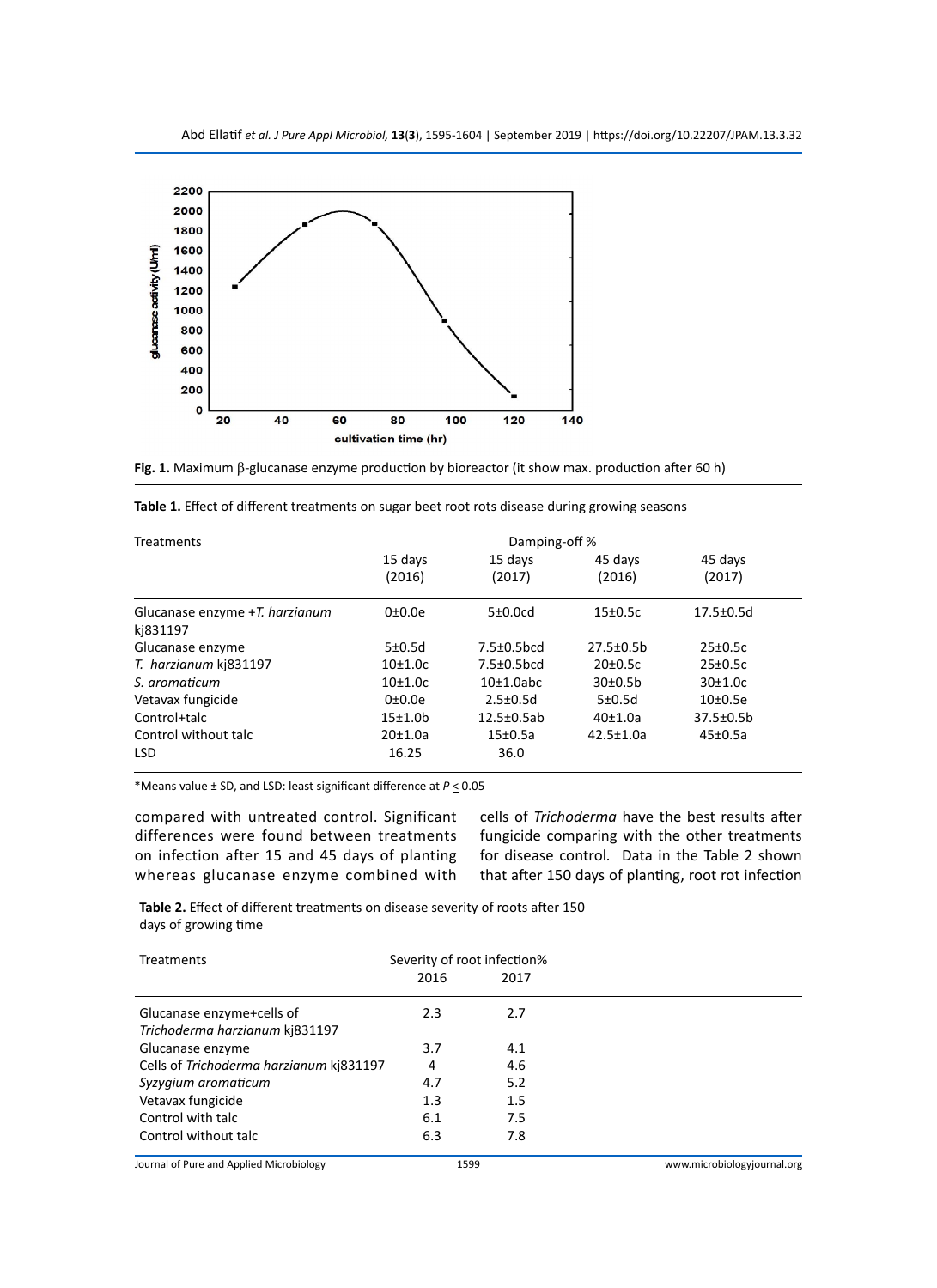Abd Ellatif *et al. J Pure Appl Microbiol,* **13**(**3**), 1595-1604 | September 2019 | https://doi.org/10.22207/JPAM.13.3.32



**Fig. 2.** Effect of different treatments on root rots disease severity of sugar beet

with *S. rolfsii* was significantly reduced due to any of treatments (Fig. 2). Data in Table 3 and (Fig. 3) Showed that the addition of glucanase enzyme only and in combination with cells of *Trichoderma harzianum* kj831197 increased the weight of sugar beetroots, while *Syzygium aromaticum* treatment ranked after them in weight of roots of sugar beet comparing to untreated control.

#### **Assessment of sucrose and total soluble solids (TSS)**

Data in Table 4 showed that the effect of the metabolites of *Trichoderma* (glucanase enzyme) and in case of its combination with cells of *Trichoderma harzianum* kj831197 compared to other treatments was increased TSS and sucrose content of sugarbeet. Significant differences were

**Table 3.** Effect of different treatments on weight of sugar beet roots under greenhouse conditions during growing seasons

| <b>Treatments</b>                           | Weight of sugar beet roots (g)<br>2016 | 2017               |
|---------------------------------------------|----------------------------------------|--------------------|
| Glucanase enzyme +<br>T. harzianum kj831197 | 291.53±0.03a                           | 295.59±0.02a       |
| Glucanase enzyme                            | 192.84±0.06b                           | 194.62±0.02b       |
| T. harzianum kj831197                       | 182.38±0.02c                           | 192.07±0.02b       |
| S. aromaticum                               | 174.18±0.02d                           | $100.9 \pm 0.02c$  |
| Vetavax fungicide                           | $92.63 \pm 0.02e$                      | $90.18 \pm 0.02$ d |
| Control+talc                                | 81.81±0.01f                            | 70.5±0.01e         |
| Control without talc                        | 68.98±0.02g                            | 69.18±0.01e        |
| <b>LSD</b>                                  | 224.48                                 |                    |

\*Means value ± SD, and LSD: least significant difference at *P* < 0.05



Glucanase  $E$ .<br>+ cells of  $T$ .

**Fig. 3.** Effect of application of β-glucanase enzyme and *Trichoderma harzianum* kj831197 cells on weight of sugar beet roots infected with *S. rolfsii.* 

found between values of TSS and sucrose content of sugarbeet as affected by combined treatments of glucanase enzyme and cells of *Trichoderma harzianum* kj831197. The highest reduction was detected in control with and without talc and also with *Syzygium aromaticum* and Vetavax fungicide treatments.

#### **DISCUSSION**

Sugar beet (*Beta vulgaris* L.) is considered as the second important source for sugar production following sugar cane in Egypt. Rootrot disease, caused by some common fungi,

Journal of Pure and Applied Microbiology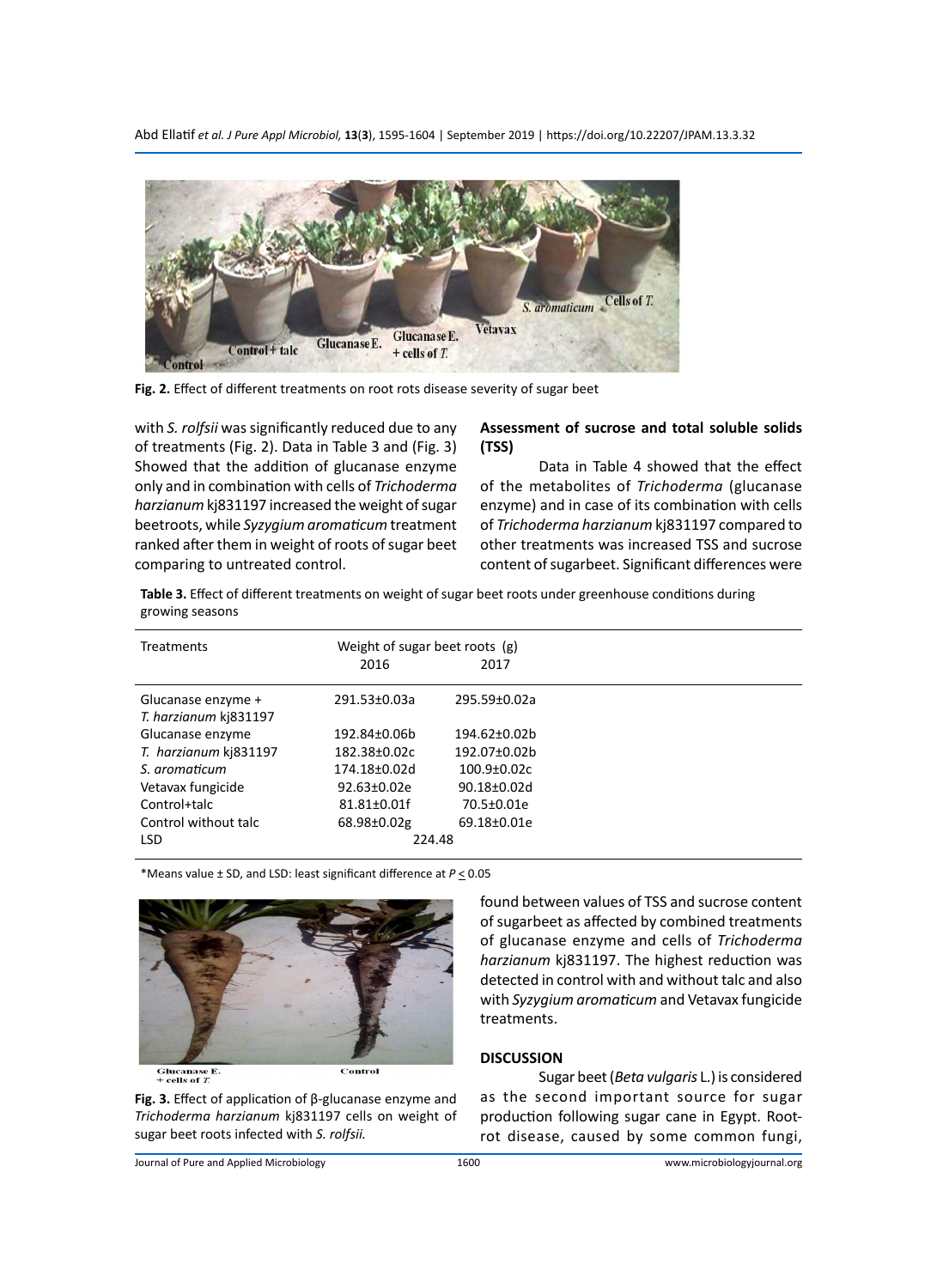| <b>Treatments</b>     | TSS%            |                    | Sucrose %         |                  |
|-----------------------|-----------------|--------------------|-------------------|------------------|
|                       | 2016            | 2017               | 2016              | 2017             |
| Glucanase enzyme +    | 22.15±0.02a     | $20.42 \pm 0.02a$  | $16.62 \pm 0.02a$ | $18.1 \pm 0.02a$ |
| T. harzianum kj831197 |                 |                    |                   |                  |
| Glucanase enzyme      | 19.72±0.02b     | 18.51±0.02b        | 13.25±0.02b       | 14.15±0.02b      |
| T. harzianum kj831197 | $16.9 + 0.02c$  | $15.34 \pm 0.02c$  | $12.45 \pm 0.3c$  | 13.15±0.03c      |
| S. aromaticum         | 12.07±0.02d     | $10.09 \pm 0.03$ d | $7.0 \pm 0.02$ d  | 10.87±0.02d      |
| Vetavax fungicide     | 10.12±0.01e     | 8.175±0.02e        | 5.75±0.04e        | 8.870.02e        |
| Control+talc          | $9.7 \pm 0.02e$ | 7.082±0.01f        | $4.27 \pm 0.03$ f | 7.17±0.025f      |
| Control without talc  | $9.2 \pm 0.03e$ | $6.47 \pm 0.02$ g  | $4.05 \pm 0.02$ f | $6.5 \pm 0.027f$ |
| <b>LSD</b>            | 13.45           |                    | 12.05             |                  |

| Table 4. Effect of different treatments on TSS, and sucrose content of sugar beet during growing seasons |  |  |  |
|----------------------------------------------------------------------------------------------------------|--|--|--|
|----------------------------------------------------------------------------------------------------------|--|--|--|

\*Means value ± SD, and LSD: least significant difference at *P* < 0.05

*Fusarium solani*, *Rhizoctonia solani* and *Sclerotium rolfsii* were important diseases of sugarbeet causing severe crop losses. Sugarbeet was highly susceptible to root-rot disease caused by *S. rolfsii* and *R. solani*<sup>17</sup>...

Biocontrol components may provide the correct values for infection tolerance as an alternative for certain chemical fungicides. Only a few microorganisms were fully marketable to protect foliar crop pathogens18. *Trichoderma harzianum* (Trichodex20SP), which can be regarded as a model of natural biocontrol agent to demonstrate its impact in agricultural conditions $19$ .

The formulation makes up originally of a microorganism and an additive serve as a carrier. Powder or granular inert components can be combined matrices such as rock wool and peat-based mixtures, clays, kaolin clay, montmorillonites, saponites, mica, perlites, vermiculite, talc. Support for preserving and the safety of the microbes against the impact during storage and ship should be steady and pure to set and distribute. All formulations are still requested to be efficient<sup>20</sup>.

Adequate volume is required with both solid and liquid formulations for effective and viable *Trichoderma* inocula. The fluid model is advanced with the aim of maximizing biomass output and effectiveness by regulating nutrient components, pH and temperatures as well as additional development factors that cause contamination to decrease $^{21}$ . That is what we do in our study; by comparing the obtained results in bioreactor for large scale production of bioagent and its components with those previously obtained in shake flask or solid-state fermentation at the same condition, we gained maximum enzyme activity at shake flask reached 1354 U/ml after 6 days (under publications), while at bench top fermentor it reached more than this level (2000 U/ml) with little time (60hr only). This high value of enzyme activity at bench top fermentor may be due to the use of considerable level of gas flow which equal to 1 vvm and controlled growth conditions of agitation, pH and aeration. Accordingly, results obtained in a shake flask should be taken only as preliminary indicators of the conditions necessary for successful scaling up bioagent production and must be verified in studies carried out in a fermentor. The dissolved oxygen (DO) rapidly decreases during the exponential growth phase because of the respiration of the cells. During the stationary phase (DO) levels increases probably because of a decrease in the respiration rate of *Trichoderma* cells. This increase of dissolved oxygen is due to the lack of substrate and is used as a signal to feed the fermentor $22-23$ .

Results of this research demonstrate that *Trichoderma harizianum* kj8311197 produce a high quantity of  $\beta$ -glucanase enzyme. The b-glucanaseenzyme developed by the *Trichoderma* has been greatly reduced the radial size of the S. rolfsii that was in agreement with Mala et al.<sup>24</sup>.

One of the principal processes for antagonistic action against phytopathogenic fungi was the immediate mycoparasitic action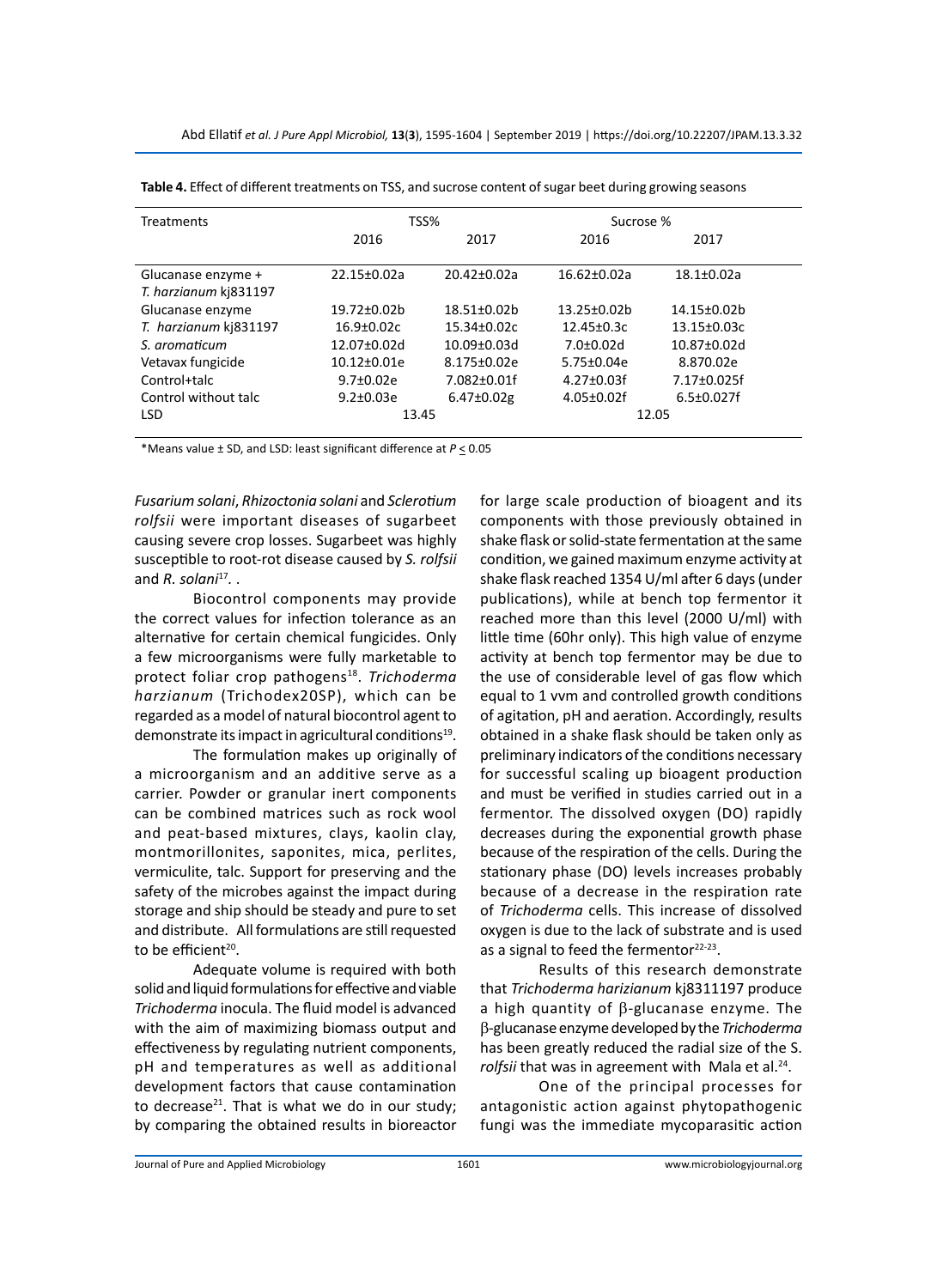of *Trichoderma* species<sup>25</sup>. *Trichoderma* fungal species produce distinctive hydrolytic enzymes used as biocontrol agents that show a key role in cell wall deterioration. Hydrolytic enzymes include chitinase, glucanase, protease and cellulase $26$ . Castillo et al.27 found that *T. longibrachiatum* and *T*. *asperellum* were the most efficient species with the highest antagonist effects against *Sclerotinia sclerotiorum* and *Sclerotium cepivorum* among Mexicans *Trichoderma* strains.

Chakraborty et al. $28$  recorded that combined therapy of *Bradyrhizobium japonicum* and *Trichoderma harzianum* markedly lowered Soya bean plant rot infection. The proposed mechanisms of *Trichoderma* as antagonistic bioagent were identified: (1) powerful mineral fight; (2) antibiotic development through helpful microorganisms; (3) successful predation against pathogens by secretion of hydrolytic enzymes. These fungi can, therefore, stimulate root development, regulate deleterious pathogenic microflora, the decay of harmful microflora producing toxic metabolites and regulate the root pathogens immediately. Today, in several agricultural provinces more than 50 different agricultural products depending on *Trichoderma* are applicable and result in higher plant revenues $^{29}$ .

Recently, biological control agents (BCAs) based on *Ttrichoderma* has grown to approximately 60% of all fungal BCAs. *T. Harzianum* has lately been used as an effective element in various commercially available biopesticides<sup>30-32</sup>. Marketing of biocontrol agents are a multi-step method including microorganism isolation, selection of the best antagonistic isolate in laboratory circumstances and field environments, mass processing, formulations, production and compatibility<sup>4</sup>.

Addition of glucanase enzyme of *Trichoderma harzianum* kj831197 to cells of *Trichoderma harzianum* kj831197 increased the yield components i.e. the average of roots weight while both of Vetavax fungicide and *Syzygium aromaticum* reduced the yield components. Our early work demonstrated that *Trichoderma*  sp*.* did indeed have the ability to control plant diseases. Obviously, the level of efficacy and the reliability of simple approaches to biocontrol gave results that were substantially equal to that of commercial fungicides. Glucanase enzyme of *Trichoderma harzianum* kj831197, enhance plant growth and productivity. Aly and Hussein<sup>33</sup> discovered that sugar beet crops already have *T. harzianum* treatment giving rise high proportion of the new and dry weight of the leaves and sugar beet's roots when contrasted to control. Our results recorded significant differences between values of total soluble solids (TSS), sucrose contents of sugar beet affected by combined b-glucanase enzyme and cells of *Trichoderma harzianum* kj831197. All of the treatments showed an increase in % of TSS and sucrose contents except control treatment, which showed a significant reduction. The addition of Vetavax200 fungicide caused a reduction in the total soluble solid % (TSS) and sucrose contents Also, the use of *Syzygium aromaticum* individually showed low values of percentage of TSS and sucrose contents. The lowest percentages of TSS and sucrose contents were obtained from treatments of *S. rolfsii* only. These results in agreement with Aly and Hussein $33$ , they reported that sugar beet crops handled with *Trichoderma* were revealed to be sucrose levels (%) greatly above the other medications or treatments. In addition, the sugar beet crops inoculated with *Trichoderma* was significantly improved in purity (%). Total soluble solids % was significantly enhanced when handling beet plants of *Rhizoctonia* and *Trichoderma* in contrast with the control of the 1st and 2nd growing seasons. Dovilכ et al.34 observed the small impact of fungicides on sugar beet yield and sucrose quantity. The *Trichoderma* sp. can grow in a wide range of habitats and this is achieved by evolved diversified metabolic enzymes and secondary metabolites. Production of commercially important enzymes such as amylases, cellulases,  $1-3$   $\beta$ - glucanases, and chitinases were extensively studied and this technology is continuously being updated<sup>35-37</sup>. This unique methods for using hydrolytic enzymes as a biocontrol agent have been raised the agricultural production in all horticultural sectors and immediately find environmentally friendly solutions to overcome problems caused by the standard chemical methods of plant protection.

Current attempts are now underway of increasing the output of hydrolytic enzymes (Glucanase) by fermenting agricultural waste materials and by optimizing growth conditions.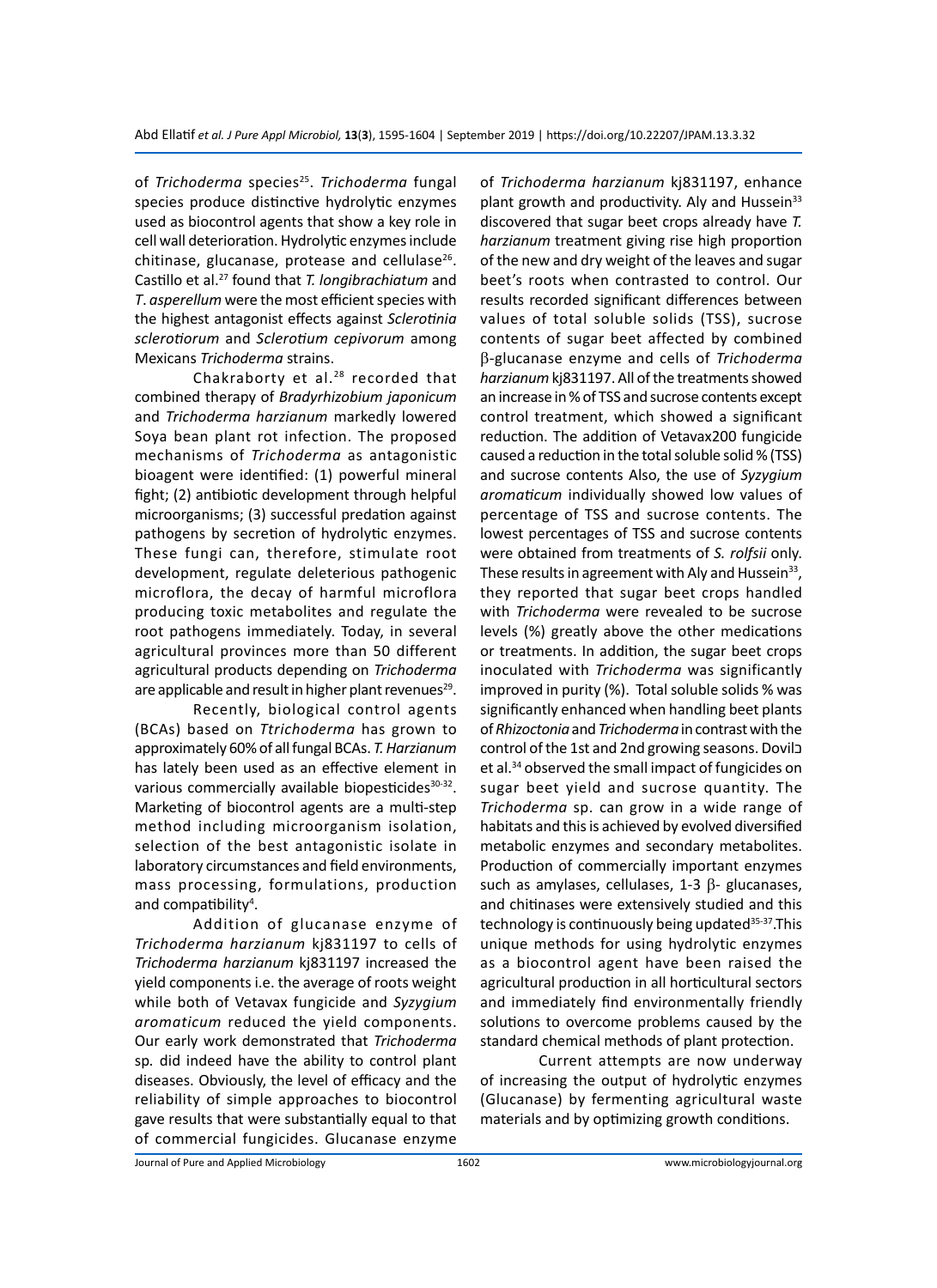#### **ACKNOWLEDGEMENTS**

We wish to thank Prof. Dr.-Ing. Usama Beshay, City for Scientific Research & Technology Applications, Genetic Engineering & Biotechnology Research Institute (GEBRI), Bioprocess Development Dept. for further help in using equipments throughout the studies, chemical and tools of his projects.

#### **CONFLICT OF INTEREST**

The authors declare that there are no conflict of interest.

#### **AUTHORS' CONTRIBUTION**

This work was carried out in collaboration between all authors. SAE designed the study, wrote the protocol, wrote the first draft of the manuscript, supported the fermentation experiment and molecular identification of trichoderma strain in GenBank, and managed the work of all experiments of the study with all authors. MMG and SME shared all the experiments, analyzed the data, wrote the manuscript and performed the statistical analysis. MNA did isolate and purify all strains, Performed enzyme assay and other analysis. AMB provided assistance in lab with continuous management, share the work of experiments, managed the literature searches, wrote paper with other authors. All authors read, revised and approved the final manuscript.

#### **FUNDING**

This work was supported by the Ministry of Scientific Research, Egypt under the coordination project between Egypt and Tunisia.

#### **DATA AVAILABILITY**

All data generated or analyzed during this study are included in this published article (some previous data study is under consideration for publication and are available from corresponding author upon reasonable request). Sequence of *Trichoderma harzianum* of this study have been deposited in GenBank with accession code kj831197.

#### **ETHICAL STATEMENT**

This article does not contain any studies with human participants or animals performed by any of the authors.

#### **REFERENCES**

- 1. Hassan, M. , Abdelouahid El-khattouti, Youssef H., Mosaad M. Signaling Pathways as Therapeutic Target in Tumor Treatment. *Cell Signaling*, 2014; **2** (1): 1-20. https://doi.org/10.14259/cs.v2i1.97
- 2. Fatouh, HMM. Pathological studies on sugar beet root rot. M.sc. 2012. Thesis Botany. Dept. Fac. Agric. Benha Univ., Egypt.
- 3. Bartholomaus, A., Mittler S., Marlander B.,Varrelmann M. Control of *Rhizoctonia solani* in sugarbeet and effect of fungicide application and plant cultivar on inoculum potential in the soil. *Plant disease*, 2017; **101:** 941-947. https://doi.org/10.1094/PDIS-09-16-1221-RE
- 4. Muhammad U.G, Mubashar R., Waqas R., Misbah IQ. *Trichoderma* as potential biocontrol agent, its exploitation in agriculture: a review of *plant Protection*, 2018; **02** (03): 109.
- 5. Helal, M.I. Control of damping-off disease in some plants using environmentally safe biocides *Pak. J. Bot*., **49**(1): 361-370.
- 6. Cook, R.J, Baker, K.F. 1989. The Nature and Practice of Biologial Control of Plant Pathogens. APS Press, St. Paul. 539. P
- 7. Cook, 1985. Biological control of plant pathogens: theory to application. *Phytopathology*, 75; 25–29. https://doi.org/10.1094/Phyto-75-25
- 8. Whipps. Status of biological disease control in horticulture. *Biocontrol Science and Technology*, 1992; **2**(1):3-24. https://doi.org /10.1080/ 09583159209355213
- 9. Elad, Y., Chet, I., Boyle, P.,Henis, Y. Parasttism of *Trichoderma* spp. on *Rhizoctonia solanii* and *Sclerotium rolfsii*. Scanning electron microscopy and fluorescent microscopy. *Phytopathology*., 1983;**73**:85-88. https:// doi.org/10.1094/Phyto-73-85
- 10. Miller, G.L. Use of dinitrosalicylic acid reagent for the determination of reducing sugar. *Anal. Chem*., 1959; **31:** 426-428. https://doi.org/10.1021/ac60147a030
- 11. Kumala, S., Anggraeni P. Handayani. Isolation of endophytic fungi from *dipterocarpus grandiflorus*  blanco and evaluation of xylanase enzyme activity from fermentation broth*, IJPSR*, 2011; **2**(1): 63-68.
- 12. Abd-El Moity, G.C, Shatla, MN. Induction of new isolates of *Trichoderma harzianum* tolerant to fungicides and their experimental use for control of white rot of onion. *Phytopatology*, 1982; **72:** 396-400. https://doi.org/10.1094/Phyto-72-396
- 13. El-Shafey H.A, El-Shorbagy F.A, Khalil II, El-Assiuty E.M. Additional sources of resistance to the late-wilt disease of maize caused by *Cephalosporium maydis*. *Agricultural Research Review*, 1988; **66**:221-230.
- 14. Me Ginnis, R.A. Beet sugar technology. *3rd Ed. Beet Sugar Development Foundation Fort Collins.* 1982; **855.**
- 15. Le-Docte, A. Commercial determination of sugar in beetroots using the Sacks. Le-Docte *Process. Int*. *Sugar. J*., 1927; **29:** 488-492.
- 16. Gomez, K.A, Gomez, K.H. 1984. Statistical Procedures for agricultural research (2nd Edition). New York: John Willy and Sans Press.
- 17. Nishimura, N., Shiomi, T., Ikegaya, F. Susceptibility of corn to *Rhizoctonia* root –rot and differences between isolates in pathogenicity. Proceeding of the Association